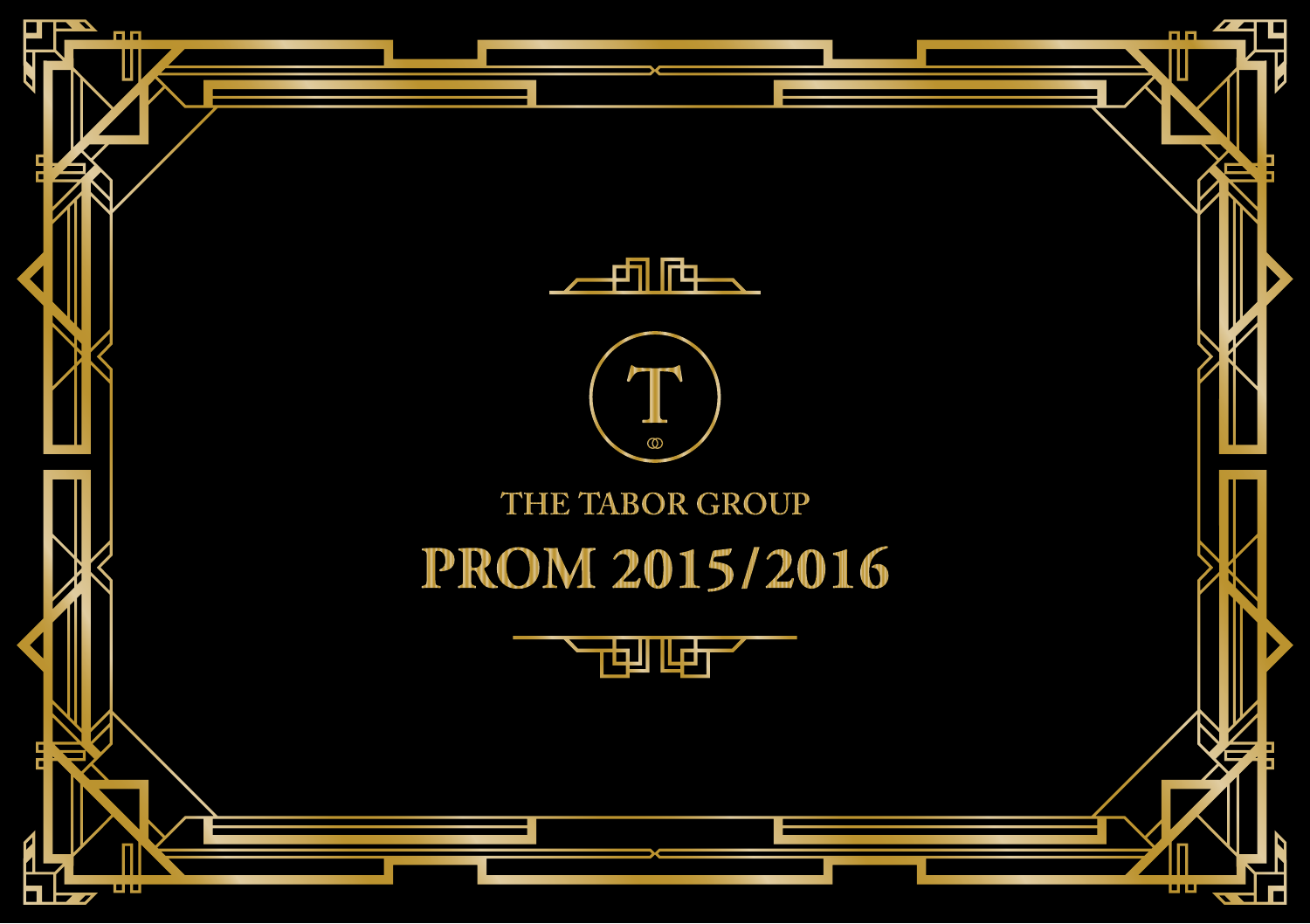Your Prom is the highlight of the school year – the night when you have fun with your school friends and celebrate your time and achievements at school.

With over 20 years' experience, The Tabor Group offers you a choice of four stunning venues in Essex, Warwickshire and Sussex, all with exclusive use facilities and elegant and versatile function rooms.

Delicious food and drink, together with superb in-house entertainment will ensure you all have an exciting night – one to remember.

Choose from our three options, and don't forget to look at the finishing touches we have available to enhance your evening still further.





# *Prom Night*

*Parklands, essex* quendonpark.co.uk



*Fennes, Essex* fennes.co.uk

*Warwick House, warwickshire* warwickhouse.co.uk

*Southdowns Manor, West Sussex,*  southdownsmanor.co.uk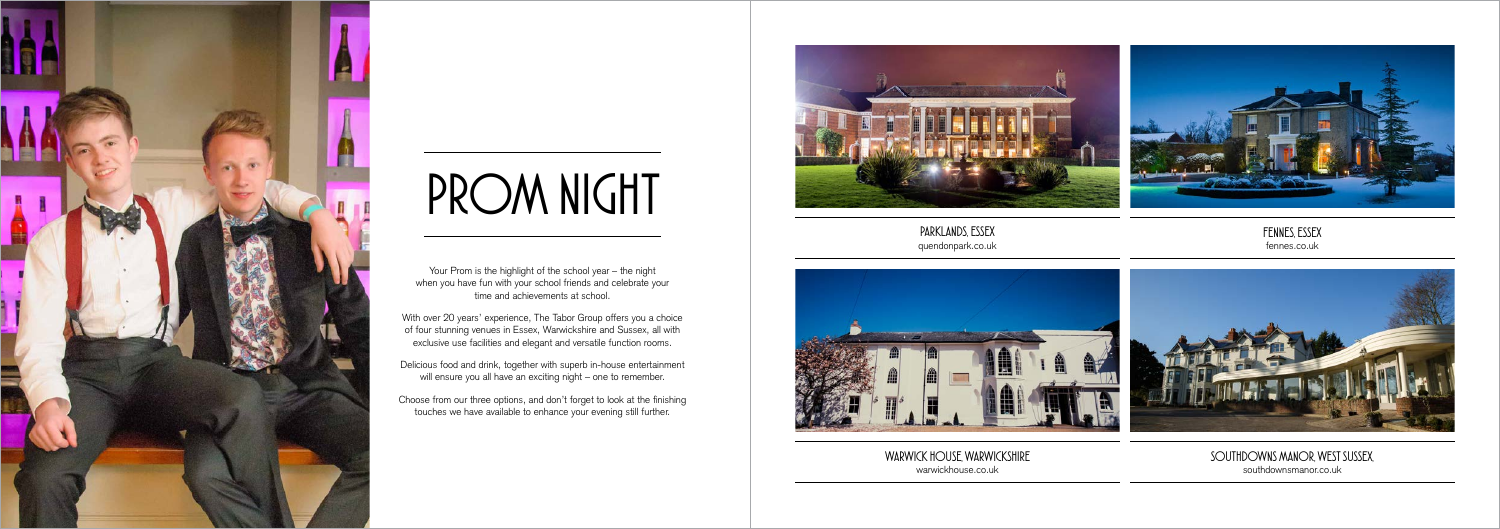



## *Prom Packages*

Welcome soft drink on arrival

Three course menu served at the table

Chair Covers

£35.00 per head \*Price based on minimum number of 100 students

**DUO OF MELON** Fanned cantaloupe and galia melon garnished with seasonal berries and raspberry coulis

Option 1 -Seated Only

**SOUP OF THE DAY** Fresh, wholesome soup made with seasonal ingredients

**Feta Olive and Sun**  Feta, olive, sun blushed tomato, **Blushed Tomato Salad** cucumber and red onion

#### **Starters**

**PROFITEROLES WITH A RICH** Profiteroles filled with fresh cream and served with a rich Belgian chocolate sauce

**STRAWBERRY CHEESECAKE** Biscuit based strawberry cheesecake

**Lemon Thyme Crisp ROAST CHICKEN** thyme served with a cream and brandy Breast of chicken roasted with lemon sauce

**PARSLEY AND DILL CRUSTED SALMON** Fillet of salmon baked with a crisp

**Mains**

parsley and dill crust served with a lemon butter sauce

**ROASTED VEGETABLES ON A** Served with a tomato, basil and **PUFF PASTRY PILLOW (V)** garlic sauce

**Chocolate Sauce** 

served with strawberry coulis

**Rich Chocolate Mousse** 

**with Irish Mousse** topped with a baileys cream Rich Belgian chocolate mousse



#### **Desserts**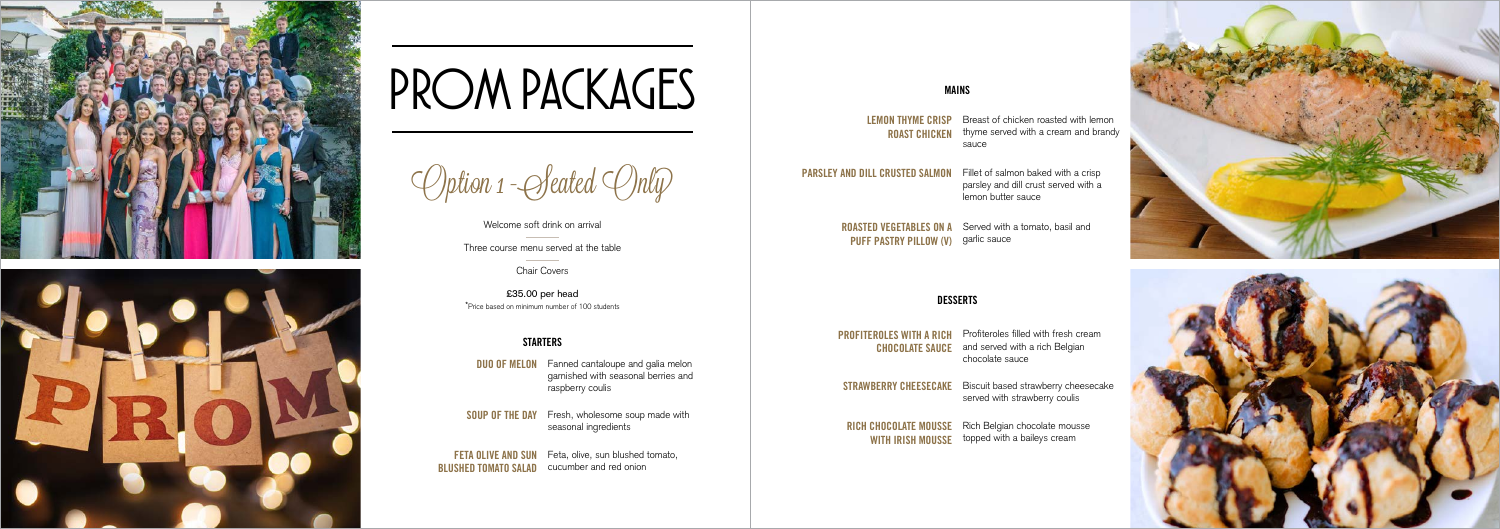Individual cottage pie Fish pie **thesE options** Minced beef and onion pie Chicken and mushroom pie Cheese and leek pie Rich beef lasagne Penne pasta in a tomato and basil sauce Chicken or vegetable Jalfrezi with steamed rice Chicken or vegetable Thai curry Chilli con carne Pasta bolognaise A vegetarian option will be organised for your group **Choose one of** 

**BUFFET** Selection of sandwiches Sausage rolls Potato wedges Individual quiches Smoked salmon and cream cheese mini bagels

Vanilla Profiteroles with Rich Belgian Chocolate Sauce **Dessert**

**DESSERT** Vanilla Profiteroles with Rich Belgian Chocolate Sauce

Conditions of booking. A damage deposit of £600.00 is taken to confirm your booking. 1 month prior to the event you will be charged for the full amount of guests attending against the package price. Your deposit is retained by the venue after the event has taken place. Should no damage be caused the £600 will be reimbursed to you following your event. 1 teacher/15 student ratio is required.

)ption 2 - Seated or , Bullet

Welcome soft drink on arrival Chef's selection of Canapés Two course menu served at the table

Chair Covers

£35.00 per head \*Price based on minimum number of 100 students Option 3 - Buffet

Book the House DJ to get your Prom Night going!

Welcome soft drink on arrival

Finger buffet suitable for the smaller numbers.

Chair Covers

£32.00 per head \*Price based on a minimum number of 100 students. *Finishing touches*

#### *House DJ*

*Uplighters*

Add the WOW factor to your Prom Night with Uplighters, available in six different colours.



#### *Sweet Cart*

Let the traditional Sweet Cart take you back to your childhood.

*Popcorn Cart*

Let the aroma of popcorn create unforgettable memories.

### *Candy Floss Cart*

Our sweet smelling Candy Floss Cart tempts guests of all ages.



## *Centre pieces*

Add a touch of sparkle to your Prom tables with a selection of Centre Pieces.

Choose from our finishing touches, ranging from superb in-house entertainment, through to our candy cart collection and decorations ensuring you all have a night to remember.





\*Please note! Not all finishing touches items may be available at each venue. Items are subject to availability. Please discuss further to confirm.